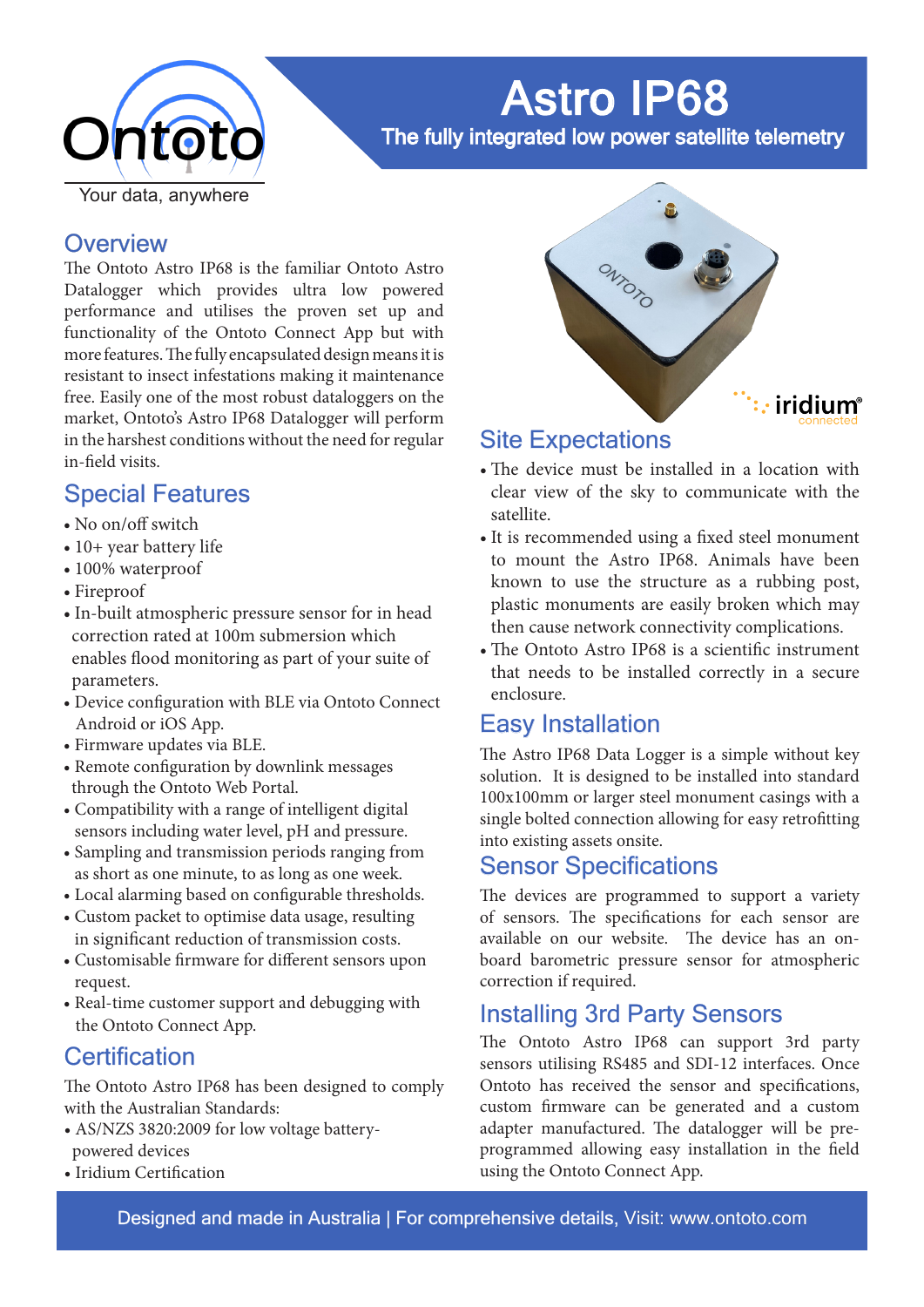# Technical Specifications

| Power-Source          | • 3×3.6 V C-cell lithium battery pack                                                                               |
|-----------------------|---------------------------------------------------------------------------------------------------------------------|
| Battery               | • Voltage: 3.6 V<br>• Capacity: 3 x 9000mAh<br>• Long shelf life: less than 1% self-discharge rate at 25°C per year |
| Battery life*         | $\bullet$ 10+ years<br>*sampling level sensor once per hour, transmitting once every three days                     |
| Sensor interfaces     | $\bullet$ RS485<br>$\bullet$ SDI-12                                                                                 |
| Sensor power supply   | • Supports 5-12 V sensors<br>• Max 100mA output current @ 12 V                                                      |
| On-board barometer    | • Range: 100-1200 mbar<br>• Resolution: 0.024 mbar<br>• Accuracy: $\pm 1.5$ mbar at 25°C, 750 mbar                  |
| Transmission          | • Satellite via Iridium band (1616-1626 MHz)                                                                        |
| Clock accuracy        | • +/- 2 seconds per day, automatically resynced on a transmission                                                   |
| Memory                | • 128MB NAND flash memory, up to 8 million samples of local storage                                                 |
| Bluetooth             | $\bullet$ BLE 4.2                                                                                                   |
| Operating temperature | $\bullet$ -40°C to +80°C                                                                                            |
| Dimensions            | $\cdot$ 90 x 90 x 90mm                                                                                              |
| Weight                | • 960 grams                                                                                                         |
| Environmental         | $\cdot$ IP68                                                                                                        |

# Ontoto Connect App (iOS and Android)

The Ontoto Connect mobile app allows onsite management of the data logger to be undertaken wirelessly via BLE. There is no need to connect a laptop directly to the device.

The key features of the Ontoto Connect App are:

#### • Data logger configuration

 Configure the device name, sampling period, transmission period, and alarm threshold.

#### • Firmware update

 Available firmware updates can be downloaded from the Ontoto server and uploaded to the device.

#### • Sensor Test

 The device will scan through each connected sensor. The measurements of each sensor and any detected errors will be displayed.

#### • Network Test

Tests for Satellite connectivity and signal strength and displays any detected faults.

#### • Update the device location

The location of the device will be updated with the GPS coordinates of the phone and transmitted to the Ontoto Web Portal.

#### • Read data log

 The device stores all recorded data in persistent memory for redundancy and auditing purposes. The data log is processed into a CSV file.

#### • Real-time debug log streaming

 While using the app, the debug log received from the device is automatically streamed to the Ontoto server, allowing for seamless debugging during deployment.